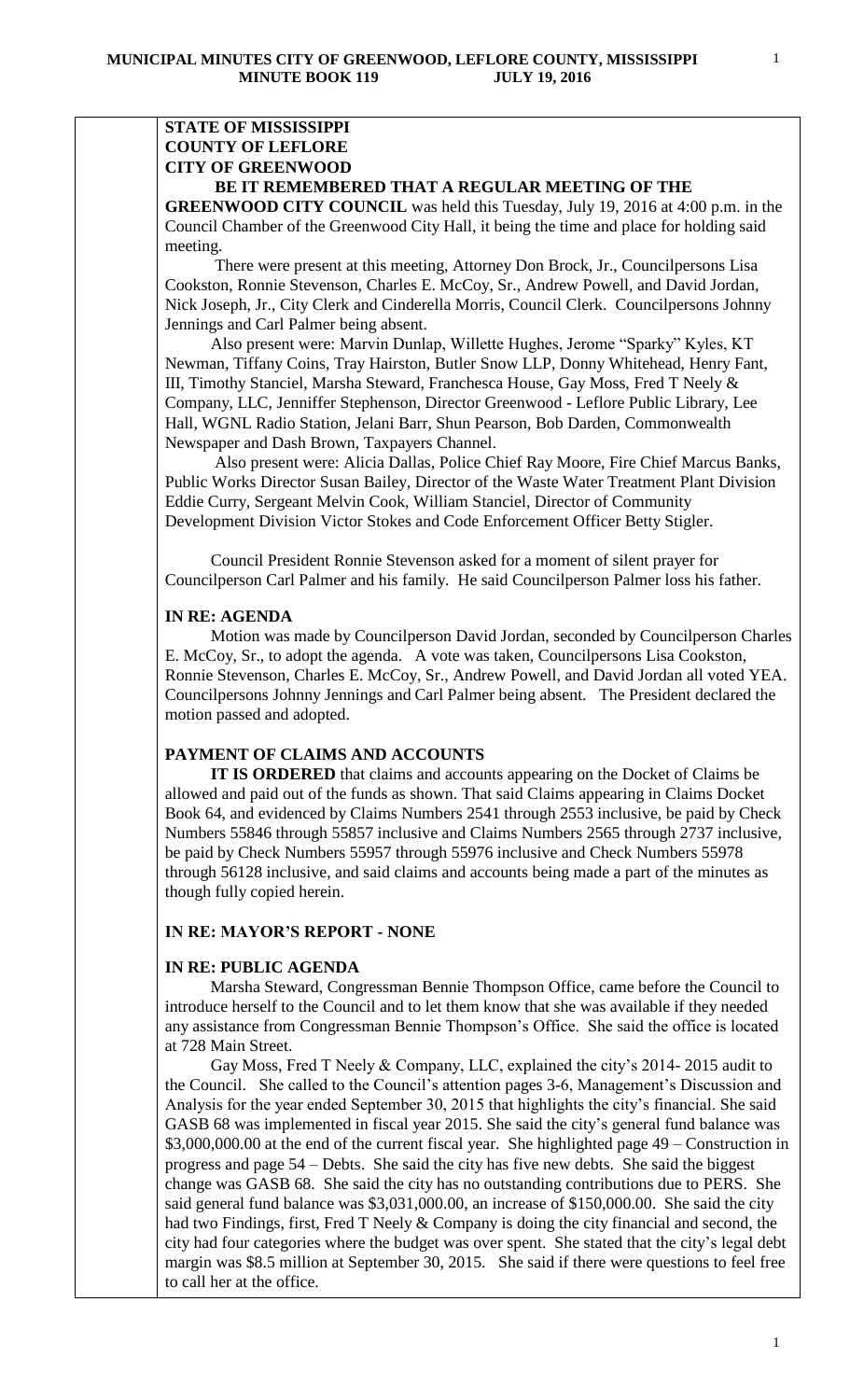Marvin Dunlap, Willette Hughes and Jerome "Sparky" Kyles addressed the Council regarding the Industrial League Baseball games in Whittington Park. They said they have been playing baseball for twenty years on Field 6 but this year they were moved to Field 1 because the Church League was playing baseball on Field 6 on Tuesday and Thursday nights. Susan Bailey explained the procedure for reserving the fields for baseball at Whittington Park. Bailey said each league must contact Public Works Department and submit its schedule before using the fields at Whittington Park which lets her know when to have the fields lined. Marvin Dunlap, Willette Hughes, Jerome "Sparky" Kyles, Susan Bailey and Council discussed this further. Susan Bailey suggested that they play on Field 6 on Monday and Wednesday nights or use Field 1 the rest of the season. Council President Stevenson said obviously there is a problem and that they needed to focus on fixing the problem and moving forward.

## **IN RE: POLICY ISSUES AGENDA –NONE**

## **IN RE: ROUTINE AGENDA IN RE: CONSENT AGENDA IN RE: MINUTES**

 Motion was made by Councilperson Charles E. McCoy, Sr., seconded by Councilperson David Jordan, to adopt the minutes of the July 5, 2016 City Council meeting. A vote was taken, Councilpersons Lisa Cookston, Ronnie Stevenson, Charles E. McCoy, Sr., Andrew Powell, and David Jordan all voted YEA. Councilpersons Johnny Jennings and Carl Palmer being absent. The President declared the motion passed and adopted.

**ORDER OF THE CITY COUNCIL RECEIVING THE PRIVILEGE LICENSES REPORT OF THE CITY CLERK FOR THE MONTH OF JUNE, 2016** - **Adopted Unanimously** 

**ORDER OF THE CITY COUNCIL RECEIVING THE FINANCIAL REPORT OF THE CITY CLERK FOR THE MONTH OF JUNE, 2016 - Adopted Unanimously**

**A RESOLUTION AUTHORIZING DISBURSEMENT OF FUNDS TO THE LEFLORE COUNTY SERVICE CENTER OF THE AMERICAN RED CROSS** - **Adopted Unanimously** 

**A RESOLUTION OF THE COUNCIL OF THE CITY OF GREENWOOD TO RECEIVE THE REPORT OF THE CITY AUDITOR** - **Adopted Unanimously** 

# **AN ORDER REVISING THE BUDGET FOR THE FISCAL YEAR 2015-2016 AS AUTHORIZED BY CHAPTER 519 OF LAWS OF MISSISSIPPI FOR 1985.**

**WHEREAS**, provisions of Chapter 519 of the Laws of Mississippi of 1985, as amended, municipal budgets for fiscal year may be revised under circumstances as set forth therein and;

**WHEREAS**, it affirmatively appears that there remains in certain funds an unexpended sum not needed or expected to be needed for the purpose or purposes for which it was appropriated in said budget and that the same should be transferred to another code where needed.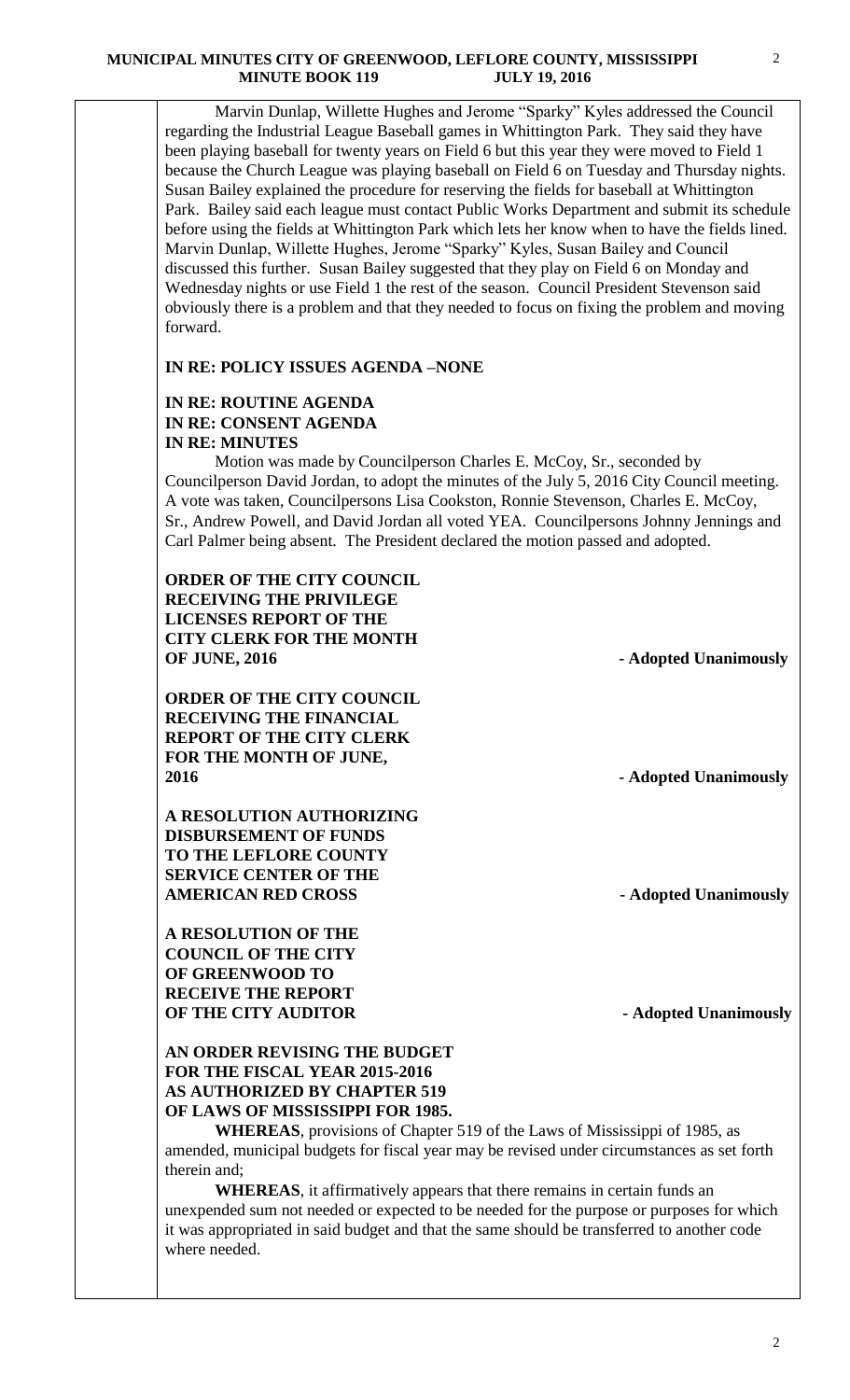**IT IS THEREFORE, ORDERED** that the budget for the fiscal year beginning October 1, 2015 and ending September 30, 2016, be and the same is hereby revised and amended so as to make the following changes, to wit:

It is requested that the budget for Supervision and Finance fiscal year 2015-2016 be amended and changed as follows to-wit.

|             |                 |               |          |          | Revised       |
|-------------|-----------------|---------------|----------|----------|---------------|
| Account No. | Description     | <b>Budget</b> | Increase | Decrease | <b>Budget</b> |
| 001-040-695 | Contingency     | 39,487        |          | 14,720   | 24,767        |
| 001-040-600 | Legal $& Prof.$ | 163,100       | 14,720   |          | 177,820       |

The above constitutes a transfer of funds which decreases the Supervision and Finance/ Contingency funding and increases the Legal & Professional funding (removal of two tanks/ Singley Construction).

Respectfully Submitted,

Carolyn McAdams

Mayor

 The above and foregoing order having first been reduced to writing was considered section by section and then as a whole, having been introduced by Councilperson Charles E. McCoy, Sr., was duly seconded for adoption by Councilperson David Jordan, and upon a vote being called received the following vote:

| <b>COUNCILPERSON</b>  | YEA    | <b>NAY</b> |
|-----------------------|--------|------------|
| Johnny Jennings       | Absent |            |
| Lisa Cookston         | X      |            |
| Ronnie Stevenson      | X      |            |
| Charles E. McCoy, Sr. | X      |            |
| <b>Andrew Powell</b>  | X      |            |
| David Jordan          | X      |            |
| Carl Palmer           | Absent |            |

The President of the Council then declared the motion passed and adopted this the 19th day of July, 2016.

RONNIE STEVENSON PRESIDENT OF THE COUNCIL

## CAROLYN MCADAMS, MAYOR

ATTEST: CINDERELLA M. MORRIS, DEPUTY CLERK

It is requested that the budget for General Fund-Street Department for the fiscal year ending September 30, 2016 be amended and changed as follows, to wit:

|               | ACCOUNT DESCRIPTION                          |               |             | CURRENT INCREASE DECREASE | <b>NEW</b>    |
|---------------|----------------------------------------------|---------------|-------------|---------------------------|---------------|
| <b>NUMBER</b> |                                              | <b>BUDGET</b> |             |                           | <b>BUDGET</b> |
|               | 001-201-416 Crew Leader                      | \$70,700.00   |             | \$10,000.00               | \$60,700.00   |
|               | 001-201-600 Professional Services \$9,000.00 |               | \$10,000.00 |                           | \$19,000.00   |

This revised budget amendment constitutes neither an increase nor decrease in the General Fund-Street Department. Nick Joseph, Jr., CPA

City Clerk

 The above and foregoing order having first been reduced to writing was considered section by section and then as a whole, having been introduced by Councilperson Charles E. McCoy, Sr., was duly seconded for adoption by Councilperson David Jordan, and upon a vote being called received the following vote: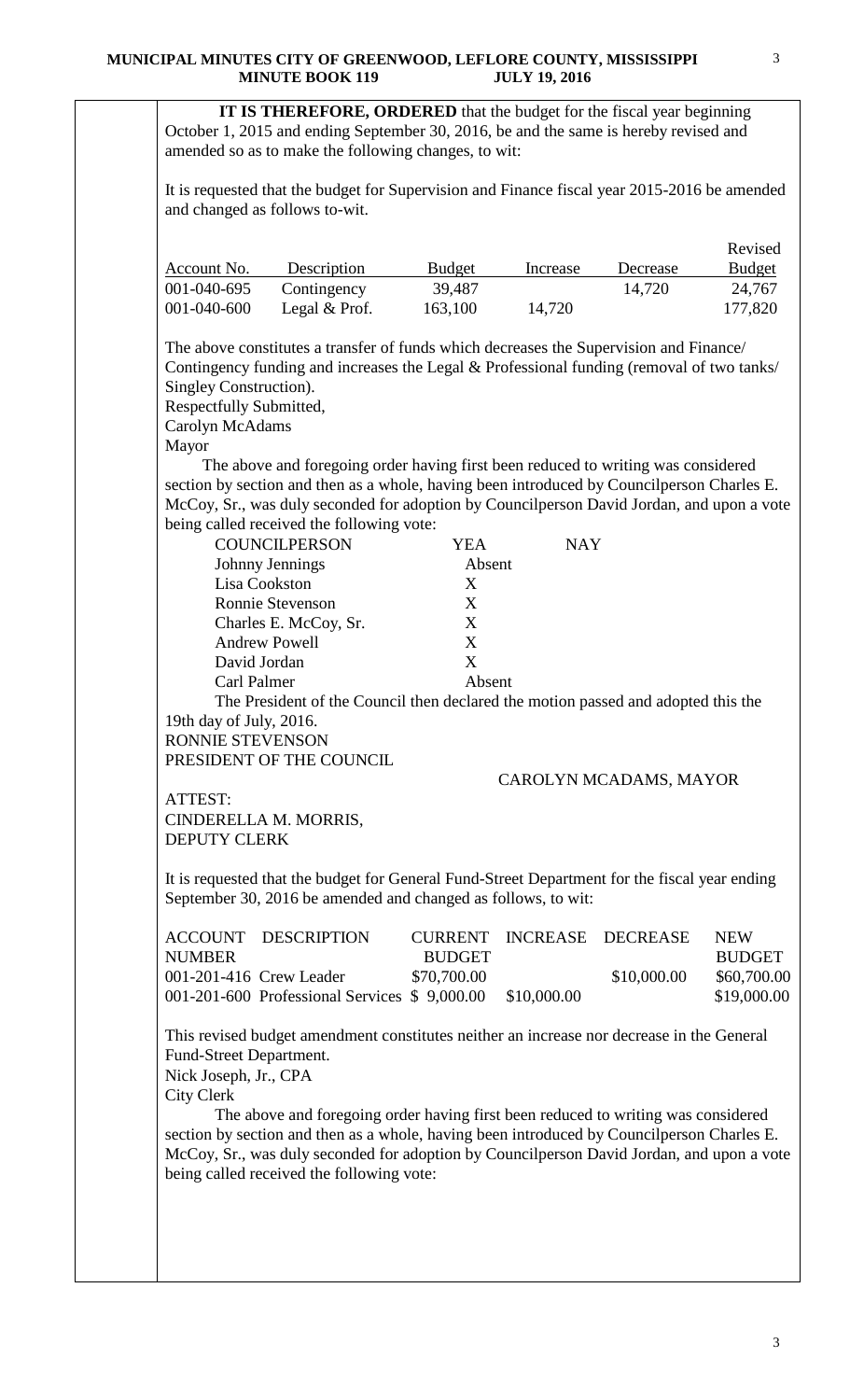|                                                                                                                                                                                                                                                                                                                                                                                                                                                                                                      |                    |                                                         | <b>ULL 17, 2010</b> |                                                                                                                                                                        |                             |
|------------------------------------------------------------------------------------------------------------------------------------------------------------------------------------------------------------------------------------------------------------------------------------------------------------------------------------------------------------------------------------------------------------------------------------------------------------------------------------------------------|--------------------|---------------------------------------------------------|---------------------|------------------------------------------------------------------------------------------------------------------------------------------------------------------------|-----------------------------|
| <b>COUNCILPERSON</b>                                                                                                                                                                                                                                                                                                                                                                                                                                                                                 |                    | <b>YEA</b>                                              | <b>NAY</b>          |                                                                                                                                                                        |                             |
| Johnny Jennings                                                                                                                                                                                                                                                                                                                                                                                                                                                                                      |                    | Absent                                                  |                     |                                                                                                                                                                        |                             |
| Lisa Cookston                                                                                                                                                                                                                                                                                                                                                                                                                                                                                        |                    | X                                                       |                     |                                                                                                                                                                        |                             |
| Ronnie Stevenson                                                                                                                                                                                                                                                                                                                                                                                                                                                                                     |                    | X                                                       |                     |                                                                                                                                                                        |                             |
| Charles E. McCoy, Sr.                                                                                                                                                                                                                                                                                                                                                                                                                                                                                |                    | X                                                       |                     |                                                                                                                                                                        |                             |
| <b>Andrew Powell</b>                                                                                                                                                                                                                                                                                                                                                                                                                                                                                 |                    | X                                                       |                     |                                                                                                                                                                        |                             |
| David Jordan                                                                                                                                                                                                                                                                                                                                                                                                                                                                                         |                    | X                                                       |                     |                                                                                                                                                                        |                             |
| Carl Palmer                                                                                                                                                                                                                                                                                                                                                                                                                                                                                          |                    | Absent                                                  |                     |                                                                                                                                                                        |                             |
|                                                                                                                                                                                                                                                                                                                                                                                                                                                                                                      |                    |                                                         |                     |                                                                                                                                                                        |                             |
|                                                                                                                                                                                                                                                                                                                                                                                                                                                                                                      |                    |                                                         |                     | The President of the Council then declared the motion passed and adopted this the                                                                                      |                             |
| 19th day of July, 2016.                                                                                                                                                                                                                                                                                                                                                                                                                                                                              |                    |                                                         |                     |                                                                                                                                                                        |                             |
| RONNIE STEVENSON                                                                                                                                                                                                                                                                                                                                                                                                                                                                                     |                    |                                                         |                     |                                                                                                                                                                        |                             |
| PRESIDENT OF THE COUNCIL                                                                                                                                                                                                                                                                                                                                                                                                                                                                             |                    |                                                         |                     |                                                                                                                                                                        |                             |
|                                                                                                                                                                                                                                                                                                                                                                                                                                                                                                      |                    |                                                         |                     | CAROLYN MCADAMS, MAYOR                                                                                                                                                 |                             |
| ATTEST:                                                                                                                                                                                                                                                                                                                                                                                                                                                                                              |                    |                                                         |                     |                                                                                                                                                                        |                             |
| CINDERELLA M. MORRIS,                                                                                                                                                                                                                                                                                                                                                                                                                                                                                |                    |                                                         |                     |                                                                                                                                                                        |                             |
| <b>DEPUTY CLERK</b>                                                                                                                                                                                                                                                                                                                                                                                                                                                                                  |                    |                                                         |                     |                                                                                                                                                                        |                             |
| It is requested that the budget for General Fund-Chamber Centennial for fiscal year ending<br>September 30, 2016, be amended and changed as follows, to wit:                                                                                                                                                                                                                                                                                                                                         |                    |                                                         |                     |                                                                                                                                                                        |                             |
| ACCOUNT                                                                                                                                                                                                                                                                                                                                                                                                                                                                                              | <b>DESCRIPTION</b> | <b>CURRENT</b>                                          |                     | INCREASE DECREASE NEW                                                                                                                                                  |                             |
| <b>NUMBER</b>                                                                                                                                                                                                                                                                                                                                                                                                                                                                                        |                    | <b>BUDGET</b>                                           |                     |                                                                                                                                                                        | <b>BUDGET</b>               |
| 001-000-381 Operating Transfers                                                                                                                                                                                                                                                                                                                                                                                                                                                                      |                    | \$867,855.00                                            | \$10,000.00         |                                                                                                                                                                        | \$877,855.00                |
| 001-550-630 Chamber Centennial                                                                                                                                                                                                                                                                                                                                                                                                                                                                       |                    | $\mathbb{S}$<br>.00.                                    | \$10,000.00         |                                                                                                                                                                        | \$10,000.00                 |
| <b>City Clerk</b><br>section by section and then as a whole, having been introduced by Council person Charles E<br>McCoy, Sr., was duly seconded for adoption by Councilperson David Jordan, and upon a vote<br>being called received the following vote:<br><b>COUNCILPERSON</b><br>Johnny Jennings<br>Lisa Cookston<br>Ronnie Stevenson<br>Charles E. McCoy, Sr.<br><b>Andrew Powell</b><br>David Jordan<br>Carl Palmer<br>19th day of July, 2016.<br>RONNIE STEVENSON<br>PRESIDENT OF THE COUNCIL |                    | <b>YEA</b><br>Absent<br>X<br>X<br>X<br>X<br>X<br>Absent | <b>NAY</b>          | The above and foregoing order having first been reduced to writing was considered<br>The President of the Council then declared the motion passed and adopted this the |                             |
|                                                                                                                                                                                                                                                                                                                                                                                                                                                                                                      |                    |                                                         |                     | CAROLYN MCADAMS, MAYOR                                                                                                                                                 |                             |
| ATTEST:                                                                                                                                                                                                                                                                                                                                                                                                                                                                                              |                    |                                                         |                     |                                                                                                                                                                        |                             |
| CINDERELLA M. MORRIS,<br><b>DEPUTY CLERK</b>                                                                                                                                                                                                                                                                                                                                                                                                                                                         |                    |                                                         |                     |                                                                                                                                                                        |                             |
| It is requested that the budget for General Fund-Engineering Division for the fiscal year<br>ending September 30, 2016 be amended and changed as follows, to wit:                                                                                                                                                                                                                                                                                                                                    |                    |                                                         |                     |                                                                                                                                                                        |                             |
| <b>ACCOUNT</b><br><b>NUMBER</b>                                                                                                                                                                                                                                                                                                                                                                                                                                                                      | <b>DESCRIPTION</b> | <b>CURRENT</b><br><b>BUDGET</b>                         | <b>INCREASE</b>     | <b>DECREASE</b>                                                                                                                                                        | <b>NEW</b><br><b>BUDGET</b> |
| 001-200-515 Chemicals                                                                                                                                                                                                                                                                                                                                                                                                                                                                                |                    | \$24,200.00                                             |                     | \$2,300.00                                                                                                                                                             | \$21,900.00                 |
|                                                                                                                                                                                                                                                                                                                                                                                                                                                                                                      |                    |                                                         |                     |                                                                                                                                                                        |                             |
|                                                                                                                                                                                                                                                                                                                                                                                                                                                                                                      |                    |                                                         |                     |                                                                                                                                                                        |                             |
| 001-200-600 Professional Services \$5,860.00                                                                                                                                                                                                                                                                                                                                                                                                                                                         |                    |                                                         | \$2,300.00          |                                                                                                                                                                        | \$8,160.00                  |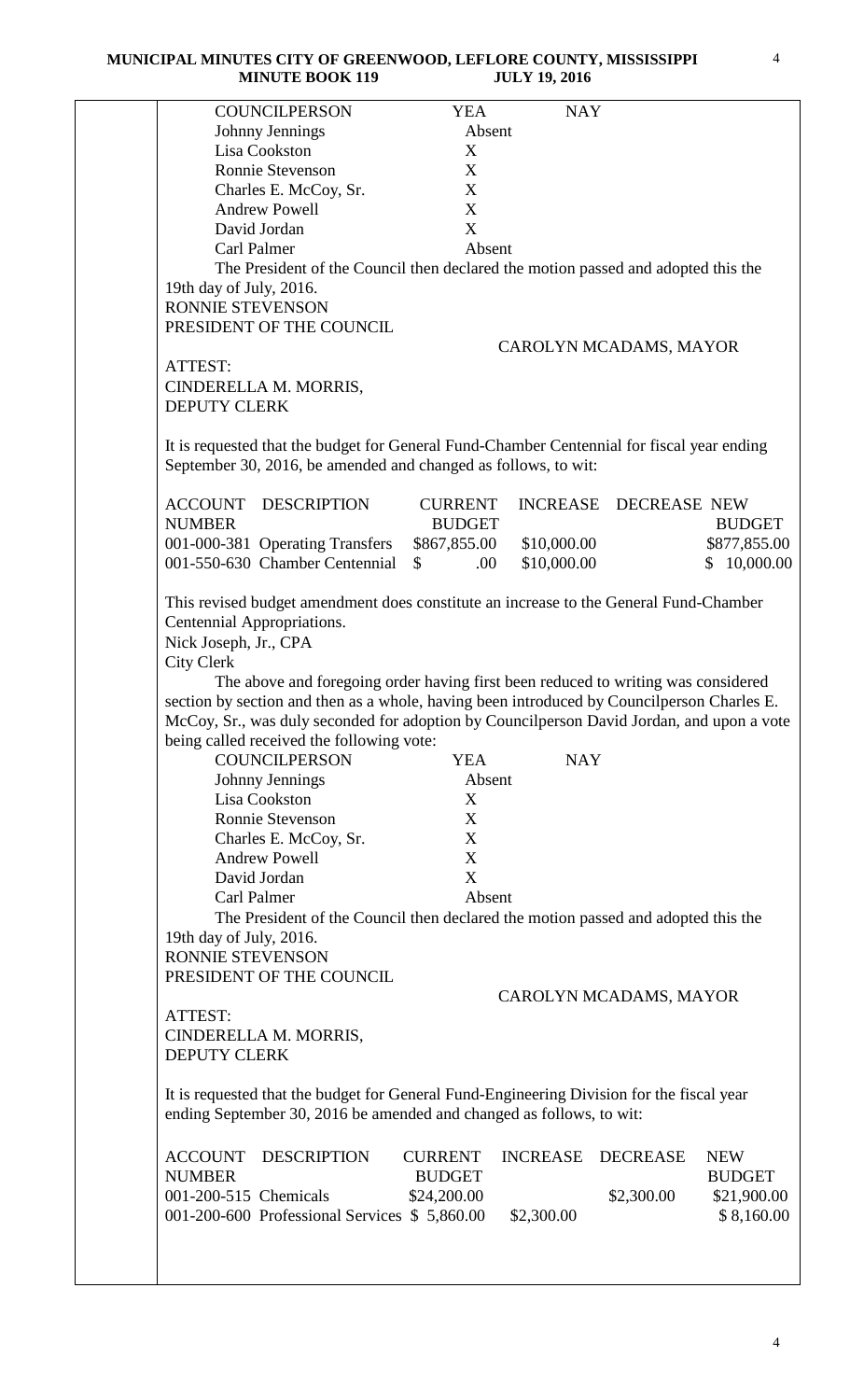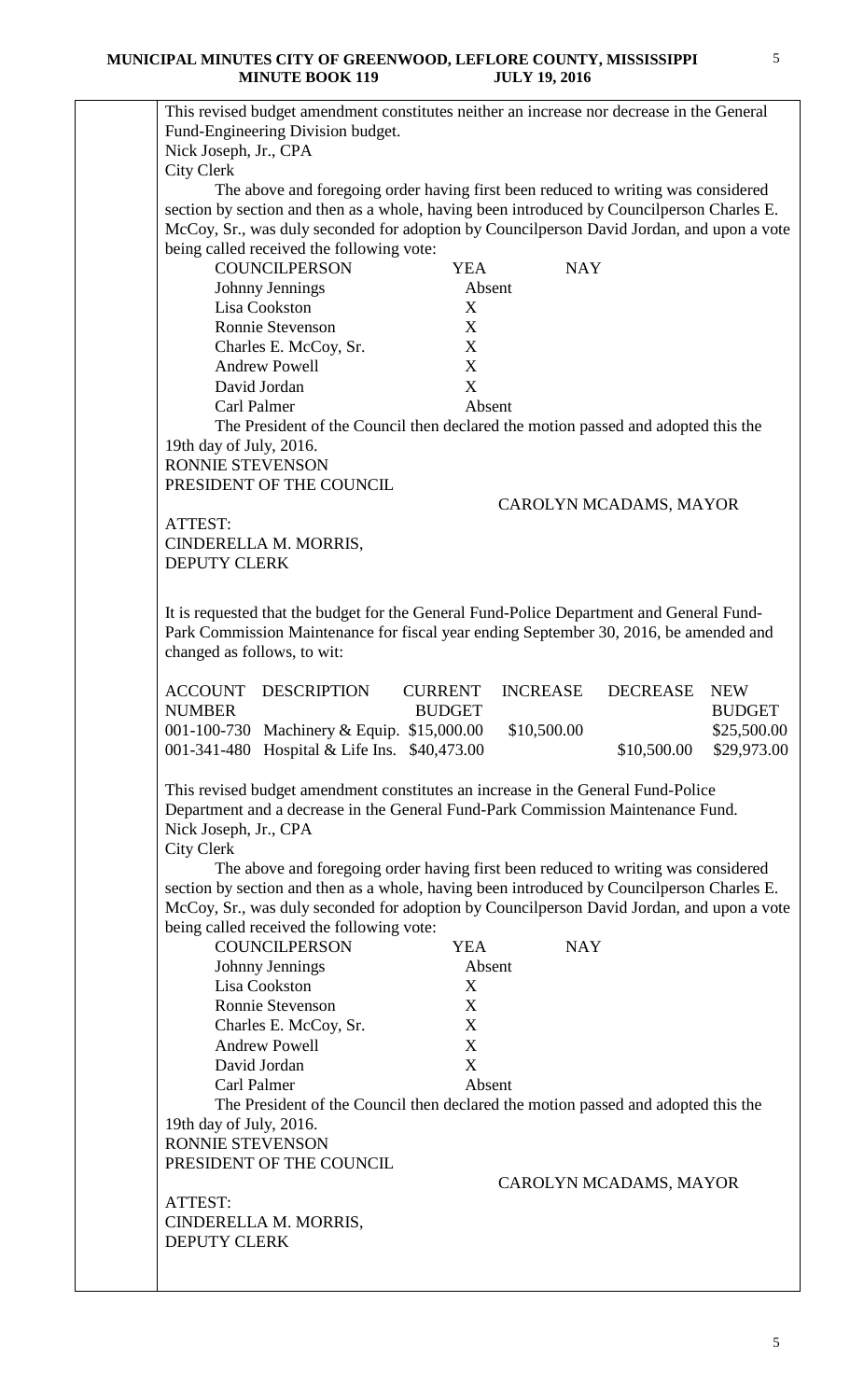| Account No.                                                     | Description                                                                                                                                                                                                                                                                                                               | <b>Budget</b>                           | Increase   | Decrease               | Revised<br><b>Budget</b>                                                                                                                                                          |
|-----------------------------------------------------------------|---------------------------------------------------------------------------------------------------------------------------------------------------------------------------------------------------------------------------------------------------------------------------------------------------------------------------|-----------------------------------------|------------|------------------------|-----------------------------------------------------------------------------------------------------------------------------------------------------------------------------------|
| 001-040-695                                                     | Contingency                                                                                                                                                                                                                                                                                                               | 24,767                                  |            | 883                    | 23,885                                                                                                                                                                            |
| 001-092-522                                                     | Comm.Dev.Suppl.                                                                                                                                                                                                                                                                                                           | 700                                     | 883        |                        | 1,583                                                                                                                                                                             |
| lounge supplies).<br>Respectfully Submitted,<br>Carolyn McAdams | The above constitutes a transfer of funds which decreases the Supervision and Finance/<br>Contingency funding and increases the Community Development funding (bathroom and                                                                                                                                               |                                         |            |                        |                                                                                                                                                                                   |
| Mayor                                                           |                                                                                                                                                                                                                                                                                                                           |                                         |            |                        |                                                                                                                                                                                   |
|                                                                 | The above and foregoing order having first been reduced to writing was considered<br>section by section and then as a whole, having been introduced by Councilperson Charles E.<br>McCoy, Sr., was duly seconded for adoption by Councilperson David Jordan, and upon a vote<br>being called received the following vote: |                                         |            |                        |                                                                                                                                                                                   |
|                                                                 | <b>COUNCILPERSON</b>                                                                                                                                                                                                                                                                                                      | <b>YEA</b>                              | <b>NAY</b> |                        |                                                                                                                                                                                   |
|                                                                 | Johnny Jennings<br>Lisa Cookston                                                                                                                                                                                                                                                                                          | Absent                                  |            |                        |                                                                                                                                                                                   |
|                                                                 |                                                                                                                                                                                                                                                                                                                           | X                                       |            |                        |                                                                                                                                                                                   |
|                                                                 | <b>Ronnie Stevenson</b>                                                                                                                                                                                                                                                                                                   | X                                       |            |                        |                                                                                                                                                                                   |
|                                                                 | Charles E. McCoy, Sr.<br><b>Andrew Powell</b>                                                                                                                                                                                                                                                                             | X                                       |            |                        |                                                                                                                                                                                   |
|                                                                 | David Jordan                                                                                                                                                                                                                                                                                                              | X<br>X                                  |            |                        |                                                                                                                                                                                   |
|                                                                 |                                                                                                                                                                                                                                                                                                                           | Absent                                  |            |                        |                                                                                                                                                                                   |
|                                                                 |                                                                                                                                                                                                                                                                                                                           |                                         |            |                        |                                                                                                                                                                                   |
| Carl Palmer<br>19th day of July, 2016.<br>RONNIE STEVENSON      | The President of the Council then declared the motion passed and adopted this the<br>PRESIDENT OF THE COUNCIL                                                                                                                                                                                                             |                                         |            |                        |                                                                                                                                                                                   |
| ATTEST:<br><b>DEPUTY CLERK</b>                                  | CINDERELLA M. MORRIS,<br>It is requested that the budget for the Fire Department for fiscal year 2015-2016 be amended<br>and changed as follows to-wit.                                                                                                                                                                   |                                         |            | CAROLYN MCADAMS, MAYOR |                                                                                                                                                                                   |
|                                                                 |                                                                                                                                                                                                                                                                                                                           | Current                                 |            |                        | Revised                                                                                                                                                                           |
| Account No.                                                     | Description                                                                                                                                                                                                                                                                                                               | <b>Budget</b>                           | Increase   | Decrease               | <b>Budget</b>                                                                                                                                                                     |
| 001-160-421                                                     | <b>First Class Firemen</b>                                                                                                                                                                                                                                                                                                | \$700,687.00                            |            | \$42,000.00            |                                                                                                                                                                                   |
| 001-160-730                                                     | Machinery & Equip.                                                                                                                                                                                                                                                                                                        | 199,259.00                              | 42,000.00  |                        |                                                                                                                                                                                   |
| 001-160-421                                                     | <b>First Class Firemen</b>                                                                                                                                                                                                                                                                                                | 658,687.00                              |            | 8,000.00               |                                                                                                                                                                                   |
| 001-160-685                                                     | <b>Training School</b>                                                                                                                                                                                                                                                                                                    | 15,000.00                               | 8,000.00   |                        |                                                                                                                                                                                   |
| 001-160-421                                                     | <b>First Class Firemen</b>                                                                                                                                                                                                                                                                                                | 650,687.00                              |            | 5,000.00               |                                                                                                                                                                                   |
| 001-160-634                                                     | Vehicle Repair                                                                                                                                                                                                                                                                                                            | 9,000.00                                | 5,000.00   |                        |                                                                                                                                                                                   |
| 001-160-421                                                     | <b>First Class Firemen</b>                                                                                                                                                                                                                                                                                                | 645,687.00                              |            | 3,000.00               |                                                                                                                                                                                   |
| 001-161-516                                                     | <b>Janitorial Supplies</b>                                                                                                                                                                                                                                                                                                | 3,000.00                                | 3,000.00   |                        |                                                                                                                                                                                   |
| 001-160-421                                                     | <b>First Class Firemen</b>                                                                                                                                                                                                                                                                                                | 642,687.00                              |            | 2,000.00               |                                                                                                                                                                                   |
| 001-160-690                                                     | Miscellaneous                                                                                                                                                                                                                                                                                                             | 7,679.00                                | 2,000.00   |                        |                                                                                                                                                                                   |
| 001-160-421                                                     | <b>First Class Firemen</b>                                                                                                                                                                                                                                                                                                | 640,687.00                              |            | 5,000.00               |                                                                                                                                                                                   |
| $001 - 161 - 560$                                               | Repairs & Maint. Bldg.                                                                                                                                                                                                                                                                                                    | 14,500.00<br>\$4,187,560.00 \$65,000.00 | 5,000.00   | \$65,000.00            |                                                                                                                                                                                   |
|                                                                 | The above constitutes a transfer of funds only and does not increase or decrease the overall                                                                                                                                                                                                                              |                                         |            |                        | \$658,687.00<br>241,259.00<br>650,687.00<br>23,000.00<br>645,687.00<br>14,000.00<br>642,687.00<br>6,000.00<br>640,687.00<br>9,679.00<br>635,687.00<br>19,500.00<br>\$4,187,560.00 |

 The above and foregoing order having first been reduced to writing was considered section by section and then as a whole, having been introduced by Councilperson Charles E. McCoy, Sr., was duly seconded for adoption by Councilperson David Jordan, and upon a vote being called received the following vote:

6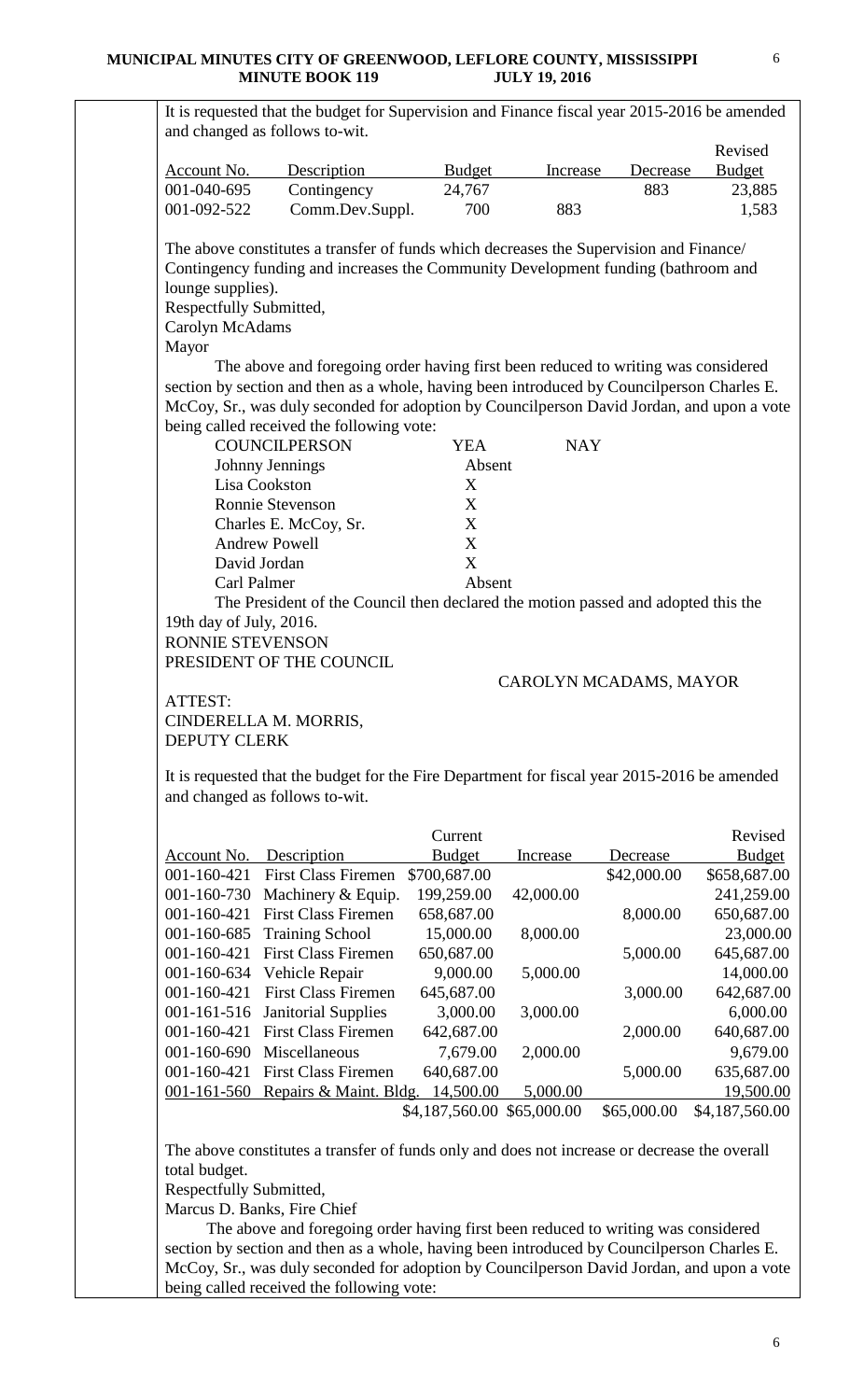|                                            | <b>COUNCILPERSON</b>                                                                                                                                                                                                      | <b>YEA</b>    | <b>NAY</b> |                        |               |
|--------------------------------------------|---------------------------------------------------------------------------------------------------------------------------------------------------------------------------------------------------------------------------|---------------|------------|------------------------|---------------|
|                                            | Johnny Jennings                                                                                                                                                                                                           | Absent        |            |                        |               |
| Lisa Cookston                              |                                                                                                                                                                                                                           | X             |            |                        |               |
|                                            | <b>Ronnie Stevenson</b>                                                                                                                                                                                                   | X             |            |                        |               |
|                                            | Charles E. McCoy, Sr.                                                                                                                                                                                                     | X             |            |                        |               |
|                                            | <b>Andrew Powell</b>                                                                                                                                                                                                      | X             |            |                        |               |
| David Jordan                               |                                                                                                                                                                                                                           | X             |            |                        |               |
| Carl Palmer                                |                                                                                                                                                                                                                           | Absent        |            |                        |               |
|                                            |                                                                                                                                                                                                                           |               |            |                        |               |
|                                            | The President of the Council then declared the motion passed and adopted this the                                                                                                                                         |               |            |                        |               |
| 19th day of July, 2016.                    |                                                                                                                                                                                                                           |               |            |                        |               |
| RONNIE STEVENSON                           |                                                                                                                                                                                                                           |               |            |                        |               |
|                                            | PRESIDENT OF THE COUNCIL                                                                                                                                                                                                  |               |            |                        |               |
|                                            |                                                                                                                                                                                                                           |               |            | CAROLYN MCADAMS, MAYOR |               |
| ATTEST:                                    |                                                                                                                                                                                                                           |               |            |                        |               |
| CINDERELLA M. MORRIS,                      |                                                                                                                                                                                                                           |               |            |                        |               |
| <b>DEPUTY CLERK</b>                        |                                                                                                                                                                                                                           |               |            |                        |               |
|                                            |                                                                                                                                                                                                                           |               |            |                        |               |
|                                            | It is requested that the budget for Supervision and Finance fiscal year 2015-2016 be amended<br>and changed as follows to-wit.                                                                                            |               |            |                        |               |
|                                            |                                                                                                                                                                                                                           |               |            |                        |               |
|                                            |                                                                                                                                                                                                                           |               |            |                        | Revised       |
| <b>Account No.</b>                         | Description                                                                                                                                                                                                               | <b>Budget</b> | Increase   | Decrease               | <b>Budget</b> |
| 001-040-695                                | Contingency                                                                                                                                                                                                               | 23,885        |            | 3,400                  | 20,485        |
| 001-092-660                                | <b>Community Dev</b>                                                                                                                                                                                                      | 6,500         | 2,000      |                        | 8,500         |
|                                            |                                                                                                                                                                                                                           |               |            |                        |               |
| 001-161-660                                | Fire Department                                                                                                                                                                                                           | 24,451        | 500        |                        | 24,951        |
| 001-101-560                                | Police Annex                                                                                                                                                                                                              | 14,000        | 900        |                        | 14,900        |
| Respectfully Submitted,<br>Carolyn McAdams | The above constitutes a transfer of funds which decreases the Supervision and<br>Finance/Contingency funding and increases the Community Development, Fire Department,<br>and Police Department funding (carpet cleaning) |               |            |                        |               |
|                                            |                                                                                                                                                                                                                           |               |            |                        |               |
| Mayor                                      |                                                                                                                                                                                                                           |               |            |                        |               |
|                                            | The above and foregoing order having first been reduced to writing was considered                                                                                                                                         |               |            |                        |               |
|                                            | section by section and then as a whole, having been introduced by Councilperson Charles E.                                                                                                                                |               |            |                        |               |
|                                            | McCoy, Sr., was duly seconded for adoption by Councilperson David Jordan, and upon a vote                                                                                                                                 |               |            |                        |               |
|                                            | being called received the following vote:                                                                                                                                                                                 |               |            |                        |               |
|                                            | <b>COUNCILPERSON</b>                                                                                                                                                                                                      | <b>YEA</b>    |            | <b>NAY</b>             |               |
|                                            | Johnny Jennings                                                                                                                                                                                                           | Absent        |            |                        |               |
| Lisa Cookston                              |                                                                                                                                                                                                                           | X             |            |                        |               |
|                                            | <b>Ronnie Stevenson</b>                                                                                                                                                                                                   | X             |            |                        |               |
|                                            | Charles E. McCoy, Sr.                                                                                                                                                                                                     | X             |            |                        |               |
|                                            | <b>Andrew Powell</b>                                                                                                                                                                                                      | X             |            |                        |               |
| David Jordan                               |                                                                                                                                                                                                                           | X             |            |                        |               |
| Carl Palmer                                |                                                                                                                                                                                                                           | Absent        |            |                        |               |
|                                            |                                                                                                                                                                                                                           |               |            |                        |               |
|                                            | The President of the Council then declared the motion passed and adopted this the                                                                                                                                         |               |            |                        |               |
| 19th day of July, 2016.                    |                                                                                                                                                                                                                           |               |            |                        |               |
| RONNIE STEVENSON                           |                                                                                                                                                                                                                           |               |            |                        |               |
|                                            | PRESIDENT OF THE COUNCIL                                                                                                                                                                                                  |               |            |                        |               |
|                                            |                                                                                                                                                                                                                           |               |            | CAROLYN MCADAMS, MAYOR |               |
| ATTEST:                                    |                                                                                                                                                                                                                           |               |            |                        |               |
| CINDERELLA M. MORRIS,                      |                                                                                                                                                                                                                           |               |            |                        |               |
| <b>DEPUTY CLERK</b>                        |                                                                                                                                                                                                                           |               |            |                        |               |
|                                            |                                                                                                                                                                                                                           |               |            |                        |               |
|                                            | <b>RESOLUTION AUTHORIZING THE MAYOR</b>                                                                                                                                                                                   |               |            |                        |               |
|                                            | AND CITY CLERK TO DO ALL THINGS                                                                                                                                                                                           |               |            |                        |               |
|                                            | <b>REASONABLE AND NECESSARY TO PAY</b>                                                                                                                                                                                    |               |            |                        |               |
|                                            | ALL OBLIGATIONS ON THE DOCKET OF                                                                                                                                                                                          |               |            |                        |               |
| <b>CLAIMS</b>                              |                                                                                                                                                                                                                           |               |            |                        |               |
|                                            | <b>WHEREAS</b> , the City from time to time incurs necessary reasonable expenses;                                                                                                                                         |               |            |                        |               |
| and,                                       |                                                                                                                                                                                                                           |               |            |                        |               |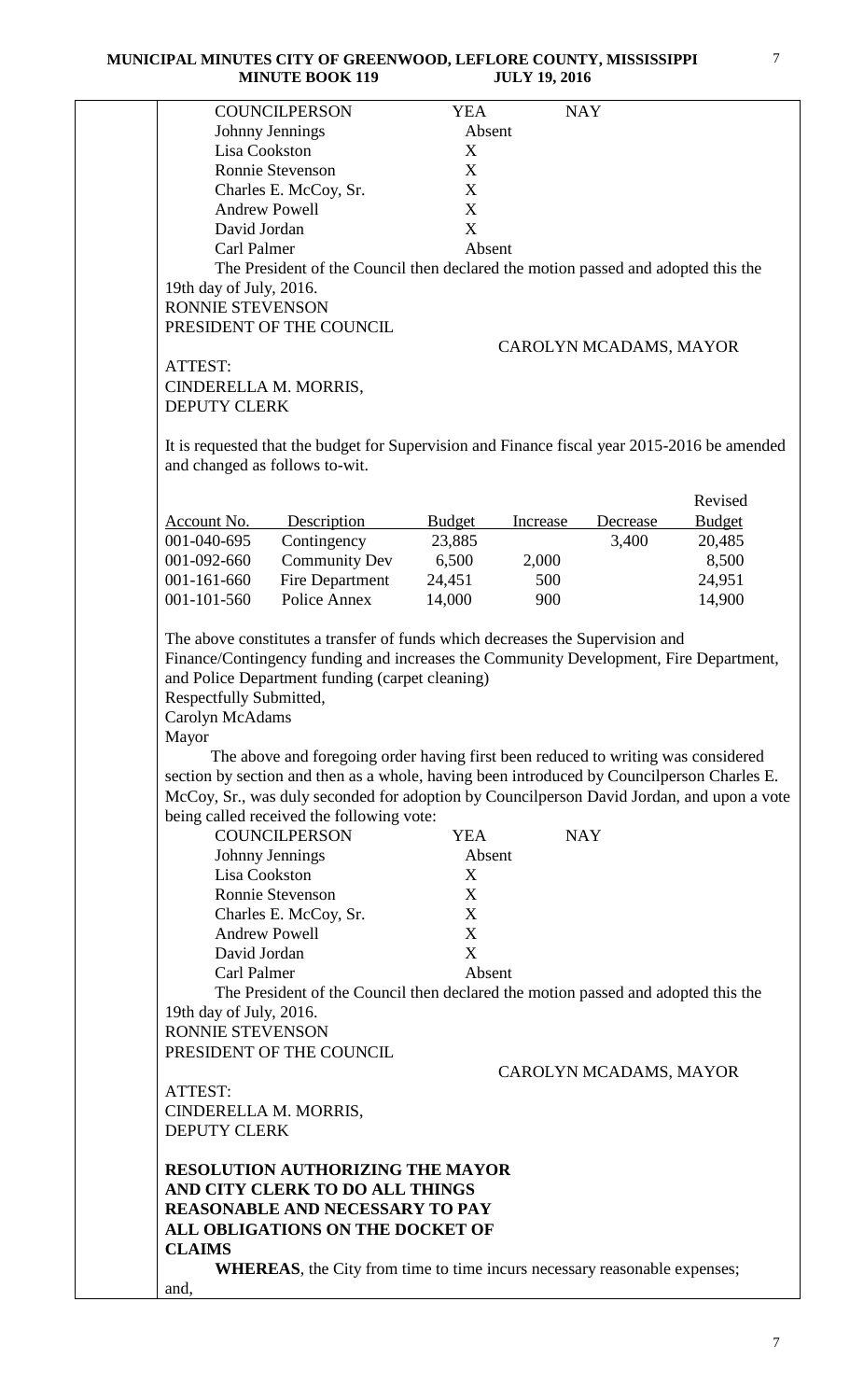| <b>WHEREAS</b> , all lawful obligations should be timely paid.                                  |                       |
|-------------------------------------------------------------------------------------------------|-----------------------|
| NOW, THEREFORE, BE IT RESOLVED BY THE COUNCIL OF THE CITY                                       |                       |
| OF GREENWOOD, LEFLORE COUNTY, MISSISSIPPI:                                                      |                       |
| <b>SECTION 1:</b> The Mayor and the City Clerk should be and they are hereby                    |                       |
| authorized to do all things reasonable and necessary to pay all those obligations listed in the |                       |
| "DOCKET OF CLAIMS," BOOK 64, CITY OF GREENWOOD, JULY 19, 2016,                                  |                       |
| <b>CITY COUNCIL MEETING.</b>                                                                    |                       |
| The above and foregoing resolution, after having been first reduced to writing and              |                       |
| read by the Clerk of the Council, was introduced by Councilperson Charles E. McCoy, Sr.,        |                       |
| seconded by Councilperson David Jordan, and was adopted by the following roll call to-wit:      |                       |
| <b>YEAS</b><br><b>NAYS</b>                                                                      |                       |
| Johnny Jennings - Absent                                                                        |                       |
| Lisa Cookston                                                                                   |                       |
| Ronnie Stevenson                                                                                |                       |
| Charles E. McCoy, Sr.                                                                           |                       |
| <b>Andrew Powell</b>                                                                            |                       |
| David Jordan                                                                                    |                       |
| Carl Palmer - Absent                                                                            |                       |
|                                                                                                 |                       |
| IN RE: APPOINTMENT AGENDA                                                                       |                       |
| A RESOLUTION CONFIRMING                                                                         |                       |
| THE APPOINTMENT OF TIM                                                                          |                       |
| STANCIEL TO THE GREENWOOD-<br><b>LEFLORE AIRPORT BOARD</b>                                      | - Adopted Unanimously |
|                                                                                                 |                       |
| IN RE: ROUTINE ITEMS AGENDA                                                                     |                       |
| A RESOLUTION AUTHORIZING                                                                        |                       |
| THE CITY OF GREENWOOD TO                                                                        |                       |
| <b>APPLY FOR A 2016 HOME</b>                                                                    |                       |
| <b>INVESTMENT PARTNERSHIPS</b>                                                                  |                       |
| (HOME) PROGRAM GRANT FOR                                                                        |                       |
| <b>HOMEOWNER RECONSTRUCTION/</b>                                                                |                       |
| <b>REHABILITATION ACTIVITIES</b>                                                                | - Adopted Unanimously |
| A RESOLUTION AUTHORIZING                                                                        |                       |
| <b>THE ADOPTION OF AN</b>                                                                       |                       |
| <b>AFFIRMATIVE MARKETING</b>                                                                    |                       |
| <b>PLAN FOR THE 2016 HOME</b>                                                                   |                       |
| <b>INVESTMENT PARTNERSHIPS</b>                                                                  |                       |
| (HOME) PROGRAM GRANT FOR                                                                        |                       |
| <b>HOMEOWNER RECONSTRUCTION/</b>                                                                |                       |
| <b>REHABILITATION ACTIVITIES</b>                                                                | - Adopted Unanimously |
|                                                                                                 |                       |
| A RESOLUTION APPROVING A                                                                        |                       |
| PERMIT APPLICATION OF CSPIRE                                                                    |                       |
| <b>FOR USE AND OCCUPANCY</b>                                                                    |                       |
| <b>AGREEMENT FOR THE</b>                                                                        |                       |
| <b>CONSTRUCTION OR ADJUSTMENT</b>                                                               |                       |
| OF A UTILITY WITHIN CITY STREET                                                                 |                       |
| <b>RIGHT-OF-WAY</b>                                                                             | - Adopted Unanimously |
| A RESOLUTION AUTHORIZING THE                                                                    |                       |
| <b>ADVERTISEMENT OF A REQUEST FOR</b>                                                           |                       |
| <b>STATEMENTS OF QUALIFICATIONS</b>                                                             |                       |
| FROM PROFESSIONAL ENVIRONMENTAL                                                                 |                       |
| <b>CONSULTING FIRMS INTERESTED IN</b>                                                           |                       |
| PERFORMING SERVICES ASSOCIATED                                                                  |                       |
| WITH THE CITY OF GREENWOOD'S 2016                                                               |                       |
| <b>BROWNFIELDS ASSESSMENT GRANT</b>                                                             |                       |
| <b>AWARDED BY THE UNITED STATES</b>                                                             |                       |
| <b>ENVIRONMENTAL PROTECTION AGENCY</b>                                                          | - Adopted Unanimously |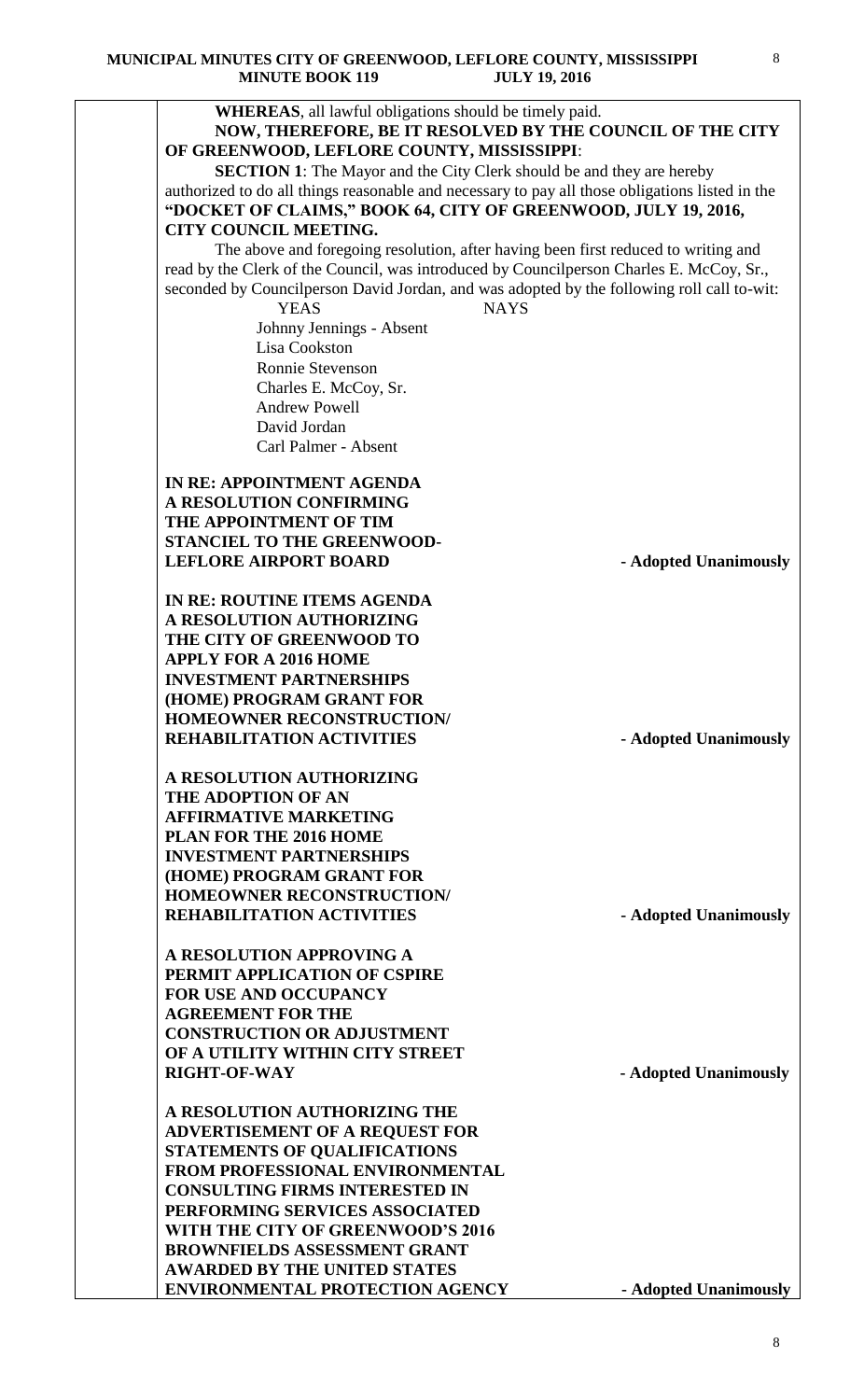Tray Hairston appeared before the city council to open and accept bids in connection with the City of Greenwood's July  $19<sup>th</sup>$  Notice of Bond Sale published on July 8 and 15, 2016. There was only one bid received by the city and it was the bid of the South Mississippi Electric Power Association and its offer to purchase the City's Taxable Urban Renewal Revenue Bonds for an amount of \$2,000,000 with 0% interest. The council approved and authorized that the bid will be structured around monthly payments in lieu of annual and semi-annual payments.

**RESOLUTION OF THE MAYOR AND CITY COUNCIL OF THE CITY OF GREENWOOD, MISSISSIPPI (THE "CITY") DIRECTING THE SALE AND AWARD OF TAXABLE URBAN RENEWAL REVENUE BONDS (MILWAUKEE TOOL PROJECT), SERIES 2016 (THE "SERIES 2016 BONDS") OF THE CITY TO BE DATED THE DATE OF DELIVERY THEREOF, IN THE PRINCIPAL AMOUNT OF TWO MILLION DOLLARS (\$2,000,000). - Adopted Unanimously**

**A RESOLUTION APPROVING SEWER LINE EXTENSION AT CANNON MOTORS AND FOR RELATED PURPOSES AND APPROVING CONTRACT OF THE JOHNSON MCADAMS FIRM, P.A. - Adopted Unanimously**

**A RESOLUTION APPROVING AGREEMENT FOR CERTIFIED WASTEWATER OPERATOR SERVICES FOR THE MUNICIPAL WASTEWATER TREATMENT FACILITY OF THE CITY OF GREENWOOD, MISSISSIPPI, AND RELATED PURPOSES - Adopted Unanimously**

**A RESOLUTION AUTHORIZING THE SALE OF ONE USED FIRE DEPARTMENT VEHICLE TO THE CITY OF VAIDEN, MISSISSIPPI - Adopted Unanimously**

Fire Chief Marcus Banks introduced Charlie McBride, Vice Mayor of the City of Vaiden, who was in attendance today on behalf of the City of Vaiden.

## **IN RE: STUDY AGENDA –** Two Way Streets

 Council President Ronnie Stevenson advised Council that Two Way Streets involves turning Main and Howard Streets into two way streets.

 Councilperson David Jordan recognized Jenniffer Stephenson, Director Greenwood - Leflore Public Library in the gallery. Stephenson said she sent a letter and a copy of the library's budget to each council member. She said if there were questions she was here to answer them.

 Council President Ronnie Stevenson said the hospital is having difficult times. He said the County had a meeting with the hospital. He said the city needs to meet with the hospital. He requested that this be put on the study agenda and that they set a date to meet with the hospital board.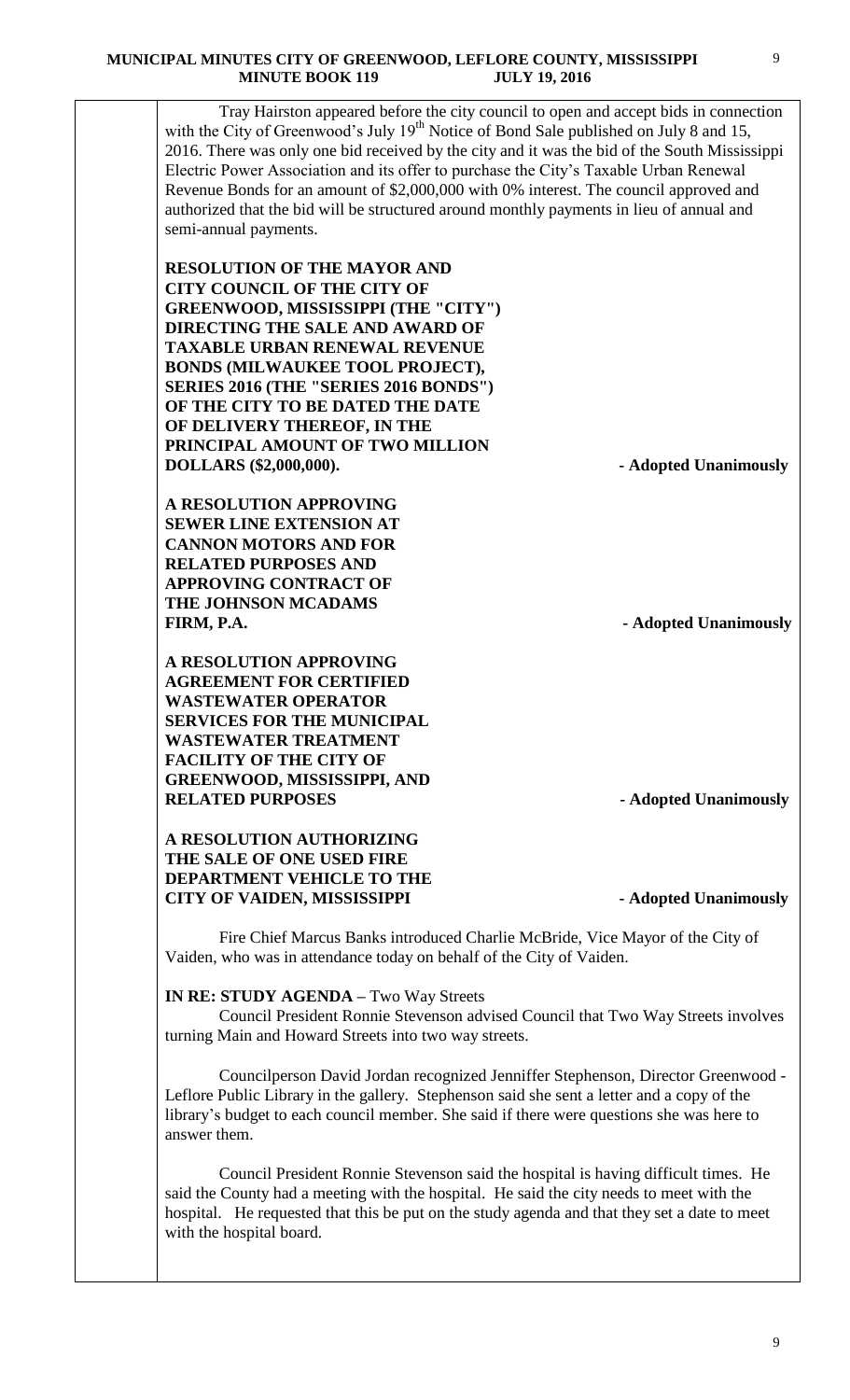Council President Stevenson reminded Council of the Grand Opening of the Waste Water Treatment Plant on July 26, 2016 from 4:00 p.m. until 5:30 p.m. Council President Ronnie Stevenson said someone from Human Rights will be here tomorrow afternoon to speak with elected officials.

 **THERE BEING NO FURTHER BUSINESS, THIS MEETING WAS ADJOURNED** 

## **RONNIE STEVENSON, PRESIDENT**

## **JOHNNY JENNINGS, VICE PRESIDENT**

 **LISA COOKSTON**

 **CHARLES E. MCCOY, SR.** 

 **ANDREW POWELL**

 **DAVID JORDAN**

 **CARL PALMER**

**CERTIFIED BY:**

**NICK JOSEPH, JR., CITY CLERK**